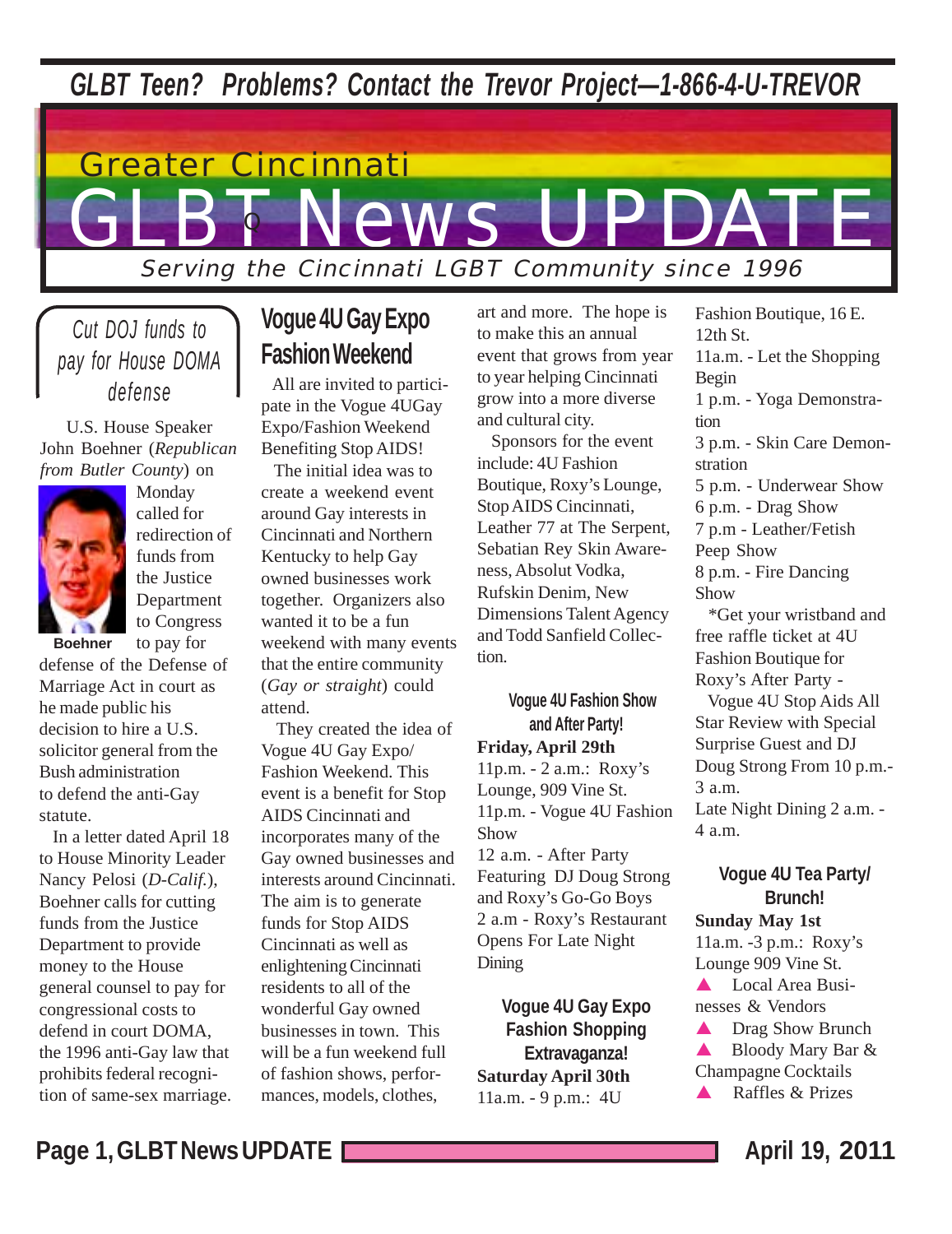**Volunteer at Your GLBT Center**

Tuesdays with Toby Martino

http://www.cincyglbt.com/volunteers







## **PFLAG Cincinnati**

**Meetings on 2<sup>nd</sup> Tuesdays 7:00 - 9:30 p.m. at Mt. Auburn Presbyterian Church http://www.pflagcinci.org/ info@pflagcinci.org (513) 721-7900**

# **Supportive environment linked to lower suicide risk among Gay youth**

 Lesbian, Gay and Bisexual (*LGB*) teens are much less likely to attempt suicide when they live in a supportive environment, according to new research.

 The findings, published online in the journal *Pediatrics*, showed that Gay teens that lived in counties with a high proportion of Gay and Lesbian couples or went to schools with support groups were less likely to attempt suicide than LGB teens living in less accepting environments.

 Researchers analyzed data from three years of

> This is GLBT News UPDATE



**David King Account Executive** 

1920 Losantiville Avenue Cincinnati Ohio 45237

513-351-9100 513-351-4630 Fax dking@aceext.com www.accext.com

health surveys given to teens in Oregon, with about five percent that identified themselves as being Gay, Lesbian or Bisexual. Of those students, almost 22 out of every hundred said they had attempted suicide in the past year, compared to about four of every hundred for those who identified as straight.

 Those LGB teens who lived in counties that scored poorly on measures of social environment were about 20 percent more likely to have attempted suicide than teens from high-scoring social environments. **Mental Health Social Worker**

# Day of Silence gives "voice" to bullied teens

 Fifteen-year-old Brandon Jackson took a brief vow of silence to call attention to others' obnoxious loud mouths.

 The Lewis Palmer High School sophomore is Gay, and while he says he doesn't fear for his physical safety at school, he and other Lesbian, Gay, Bisexual and Transgender students in Colorado still confront name-

> *See Silence, Page 3, Col. 1*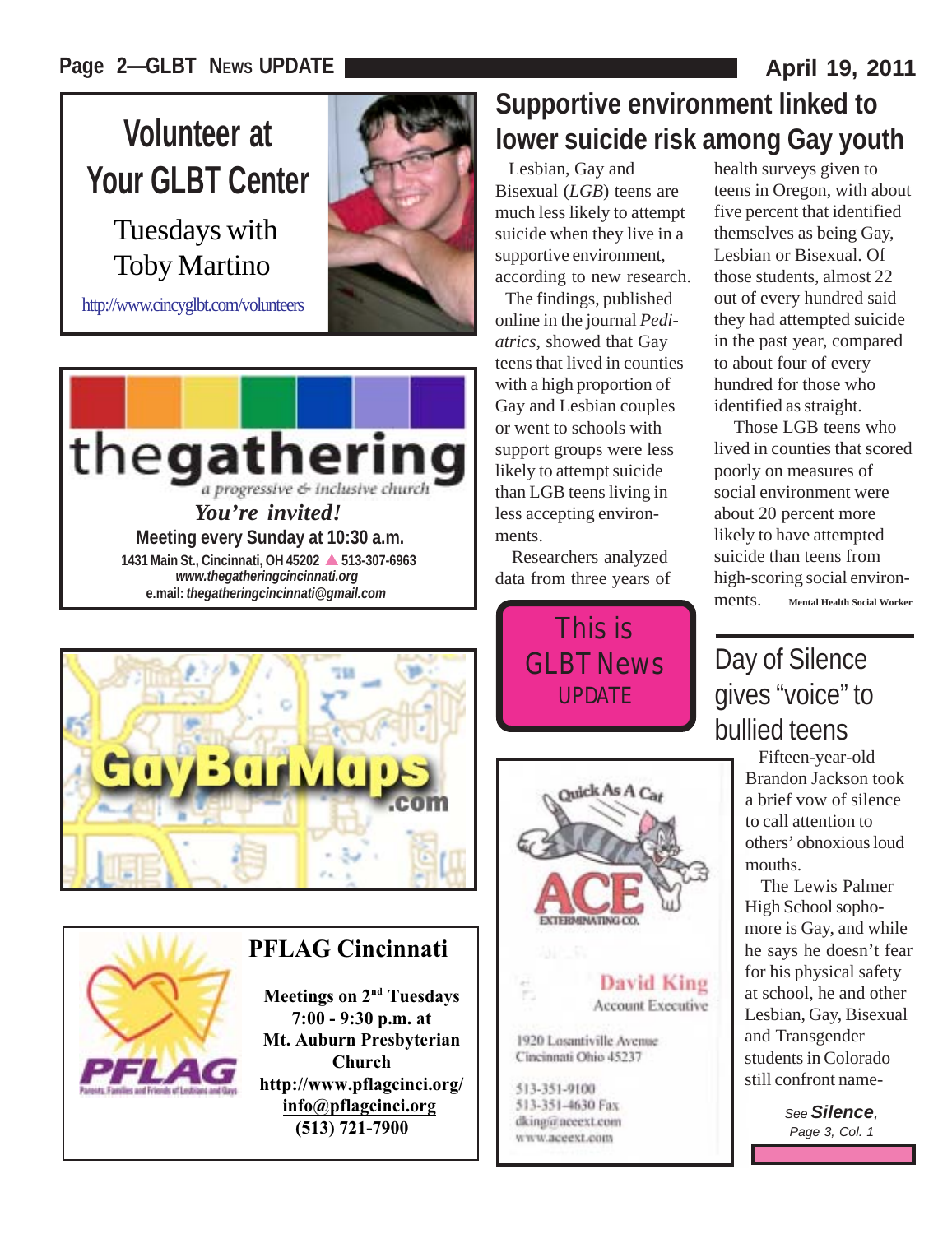## **April 19, 2011 GLBT News UPDATE—Page 3**

*Silence—from Page 2* calling, bullying and harassment.

 "We want to illustrate the silencing effects that homophobia has not just on Gay teens but on all those who are perceived to be part of the LGBT community," said Jackson, who recruited a number of his friends to join him in the national Day of Silence.

 Students in Carroll County's **Liberty High School's Allies Club** and others who participated in last week's National Day of Silence can be proud of their efforts to bring awareness to the problem of bullying and for standing up for their fellow students.

 On Friday, about 70 students remained silent for the entire day as a way to show support for the unheard voices of Lesbian, Gay, Bisexual and Transgender students.

 While the students said they received an overwhelming amount of support from their classmates, they also saw their share of hatred.

 Name-calling, rudeness and general disrespect were among the things that the students got from some of their fellow students. The bad behavior isn't limited to Liberty. Schools across the county for years have been trying to heighten awareness about the problems associated with bullying.

 Sexual orientation is just one flashpoint. A person's religion, their nationality, even the clothes they wear or the people who they hang out with serve as targets for potential bullies.

 The students who participated can take away a lot of positives from their experience though. First, they spent the day showing support for others. Second, many of their classmates also took the time to stand up for them and show their support.

 Bringing together people in this manner is something that ultimately will help the entire school population. Even those who spent the day bullying the participants served a purpose by showing that there is still much work to do before everyone in society is treated equally.

 **Students in Saline** are working to end harassment and bullying experienced by LGBT students throughout the nation.

 The students took part in the Day of Silence April 15, bringing attention to bullying and harassment experienced by LGBT students. Every year, students participate by remaining silent throughout the day or by doing other activities that bring about awareness.

 Students from the school's Spectrum group participated in the event. *See Silence, Page 4, Col. 1*



**Cori Yaeger, PhD**<br> **Sychologist, LPCC-9**<br>
• Individual, couples, familie<br>
• LGBTOA friendly, kink-awar **Psychologist, LPCC-S** Individual, couples, families ● LGBTQA-friendly, kink-aware Communication, codependence, recovery, grief **Flexible Hours Eastside Cincinnati 513-232-2139** *dr-cori-yaeger.com*  $P_s$ .





25 % off any new client grooming or bath service. Please call to schedule an appointment.

> 2940 Hebron Park Drive Suite 102 Hebron, RY 41048 859-586-5100 www.yourbestfromdpetalon.com